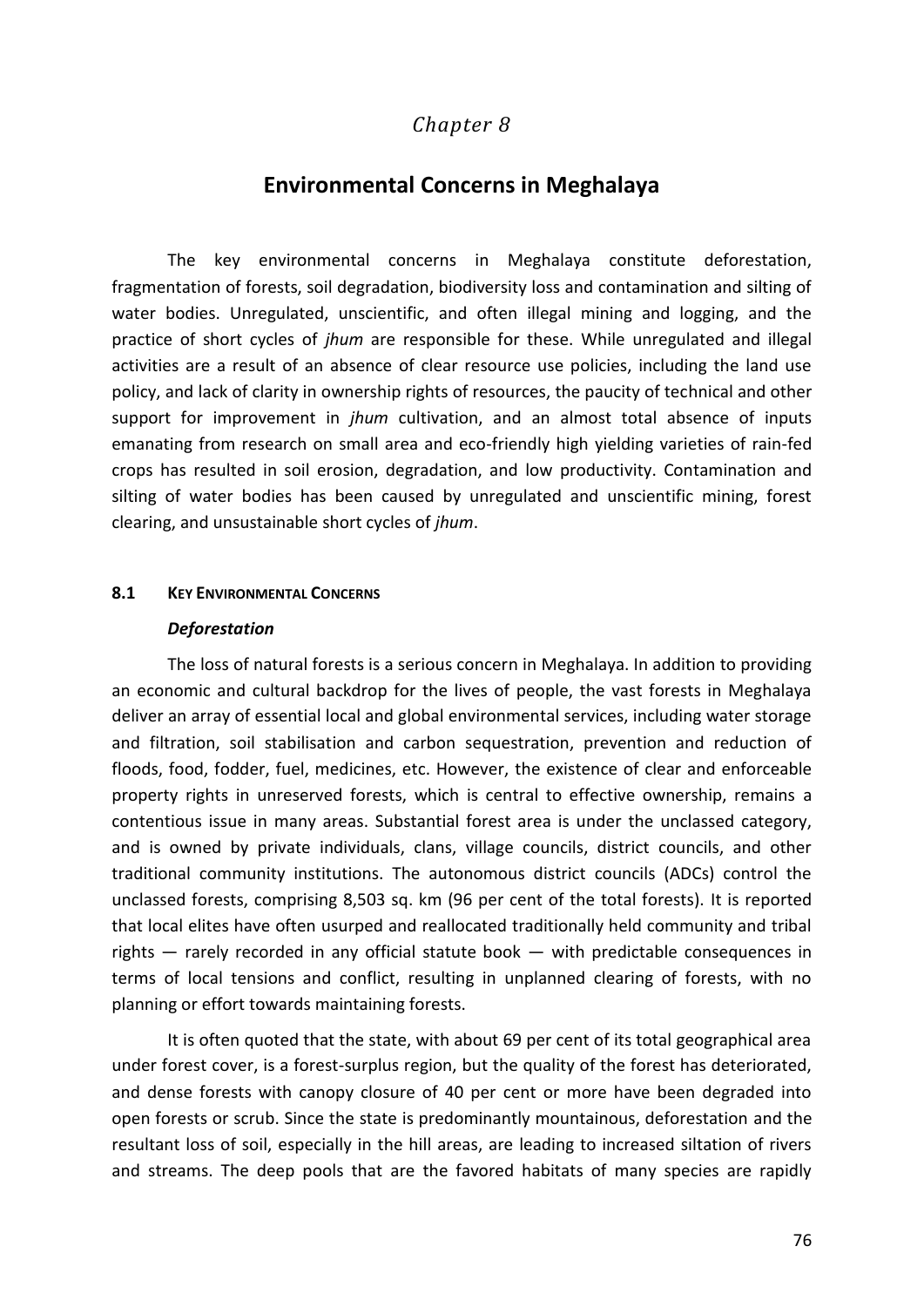becoming shallow and choked with silt, leading to a decline in habitat. At the same time, swamps, marshes, and other wetlands are increasingly being reclaimed for urban and agricultural expansion.

As far as global benefits from forests are concerned (carbon sequestration and protection of biodiversity), in principle these benefits should motivate at least some partial payments. The Twelfth Finance Commission has, again in principle, recognised the need to compensate states with forest cover for loss of revenue, loss of alternative economic activities, and higher cost of providing public services. It is important for the state to make a representation to the Finance and Planning Commissions collectively to receive the necessary compensation for providing a global public good.

Given that there is a trade-off between commercial and conservation benefits from forests even from a national perspective, Meghalaya should explore the possibility of resource transfers from the central government for the spillover benefits generated from forest conservation/opportunity cost of forest conservation. Estimation of these would, however, require detailed data which are hard to obtain.

In this context, it may be noted that the greatest gain in carbon storage and biodiversity would potentially come from protecting mature marginal frontier forests that would have been harvested without the offset payment. Therefore, payments to protect the full forest are not necessary because the volume at risk is mainly the forest at the margin.

This, however, should not be taken to underplay the socio-economic logic behind the idea of 'compensation and conservation'. Compensation should be paid because forest-rich states are also forest-dependent states. Loss of revenue from resources they possess affects them in two ways. One, they can hardly afford to budget for maintaining and enhancing their forest resources; besides, revenue compression leads to cuts in vital developmental expenditures. Two, since it is the poorest who bear the burden of conservation as their lives are crucially linked to both resources and services the forests provides, social and economic inequities widen and often find expression in extremism.

### *Shifting Agriculture/Jhum*

*Jhum* is a prominent traditional agricultural land use type associated with the social framework of a large number of tribal communities in Meghalaya. Local terrain in the region coupled with dynamic practices (both in time and space) of shifting cultivation, and lack of cadastral maps make it difficult to provide accurate estimates of areas under such usage. In Meghalaya, over 7,000 sq. km is reported to be still under *jhum*. The *jhum* cycle used to be longer than 15 years, which enabled regeneration of forests before the same land was cultivated again. However, in the recent past, due to an increase in population, and social and other changes in the traditional way of life, the cycle has shrunk, in extreme cases, to as little as one to two years. As the *jhum* cycle becomes successively shorter, the *jhum* sites cannot remain under vegetal cover, and degrade relatively quickly.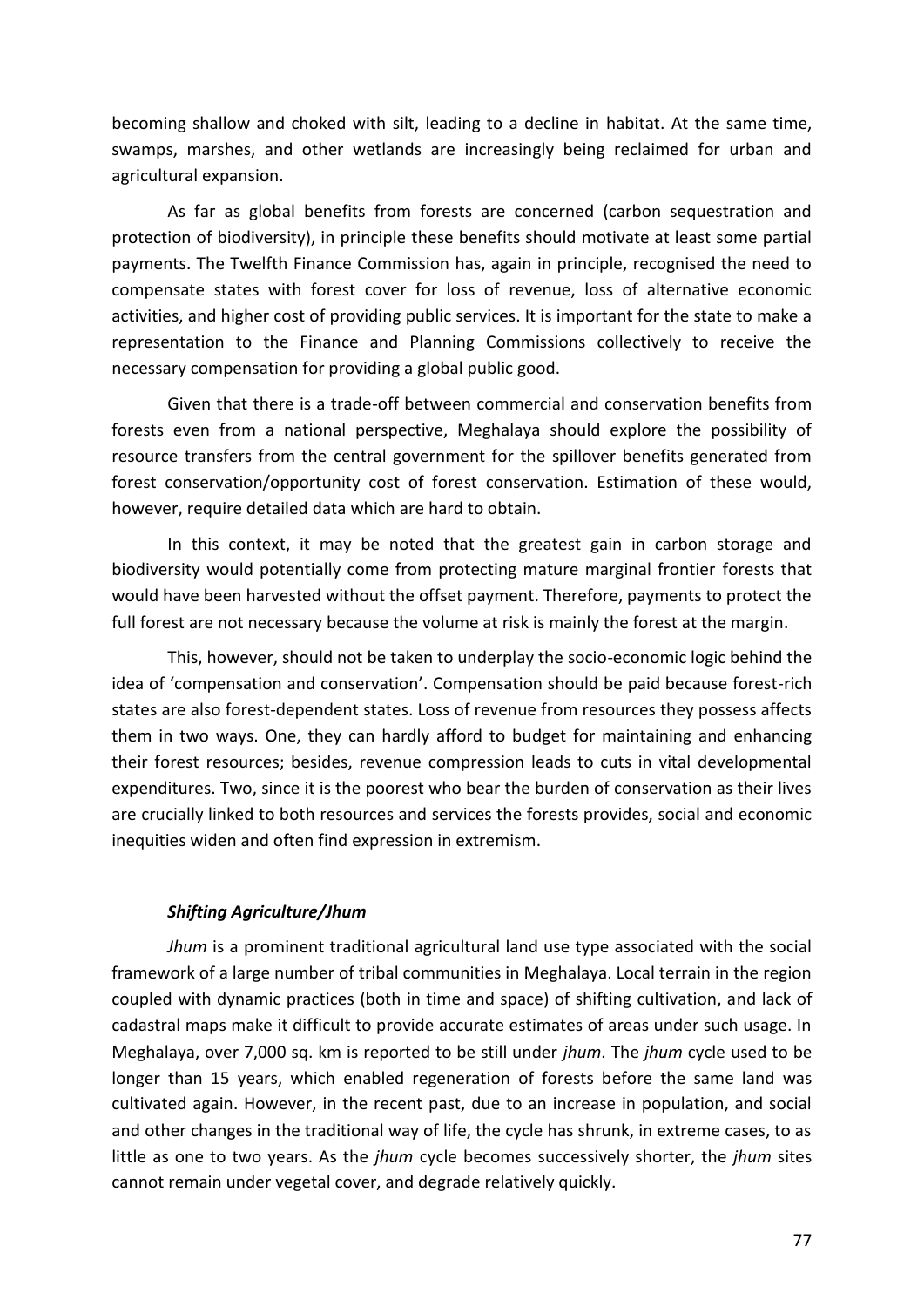Because of the hilly terrain, settled cultivation is practiced only in a small portion of the total cultivated land, mostly confined to the valleys. In view of the high labour cost and energy input involved in terrace cultivation, and in absence of other viable alternatives to shifting cultivation, the majority of the population of the state continues to depend on shifting cultivation for their subsistence livelihood. Frequent shifting from one land to the other for practicing *jhum* has adversely affected basic life support systems such as vegetation and soil. The decline in the area under natural forests, the fragmentation of habitat, local disappearance of native species, and invasion by exotic weeds are some of the ecological consequences of shifting agriculture. Due to shifting cultivation on steep slopes, downstream siltation of water bodies is apparent in many districts.

The following categories of *jhum* have been identified in the north-east:

(i) **Long cycle** *jhum*: This is still practiced in the remote, sparsely populated areas of the Garo hills of Meghalaya and parts of Nagaland. Such *jhum* is generally sustainable and is the best cropping method in areas where flat land is not available. The practice has survived the test of time and it enables the people to live in harmony with nature;

(ii) **Stressed** *jhum*: With an increase in population, villagers are forced to reduce the fallow period (even to as little as two years), which is insufficient for natural regeneration to take place, and has resulted in land degradation. This type of *jhum* is neither productive nor sustainable and is mainly found in the West Khasi Hills of Meghalaya; and

(iii) **Modified** *Jhum*: This includes land-levelling, bunding, cultivation of multiple crops including leguminous varieties with traditional crops in the *jhum* fields (such as green peas in Pomlakarai, Meghalaya, and indigenous kolar beans and rajma in high-altitude villages of Nagaland where rice cannot be grown). Such practices maintain soil fertility, and help augment household incomes.

Interventions for improvements in *jhum* through developmental projects have been made in the states of Nagaland (through NEPED — Nagaland Environmental Protection and Economic Development  $-$  with support from the India-Canada Environment Facility), Meghalaya, Manipur, and the hill districts of Assam (NERCORMP — North-Eastern Region Community Resource Management Project by IFAD and NEC). Improvements in livelihoods through the promotion of tree husbandry and cash crops have been achieved by NEPED, while institution building and microfinance are NERCORMP's achievements. Such programmes to manage *jhum* through land-levelling, contour-bonding, and multiple cropping offer great opportunities*.* The *s*uccess of these programmes has shifted the focus from the total replacement of *jhum* to an improvement in traditional practices.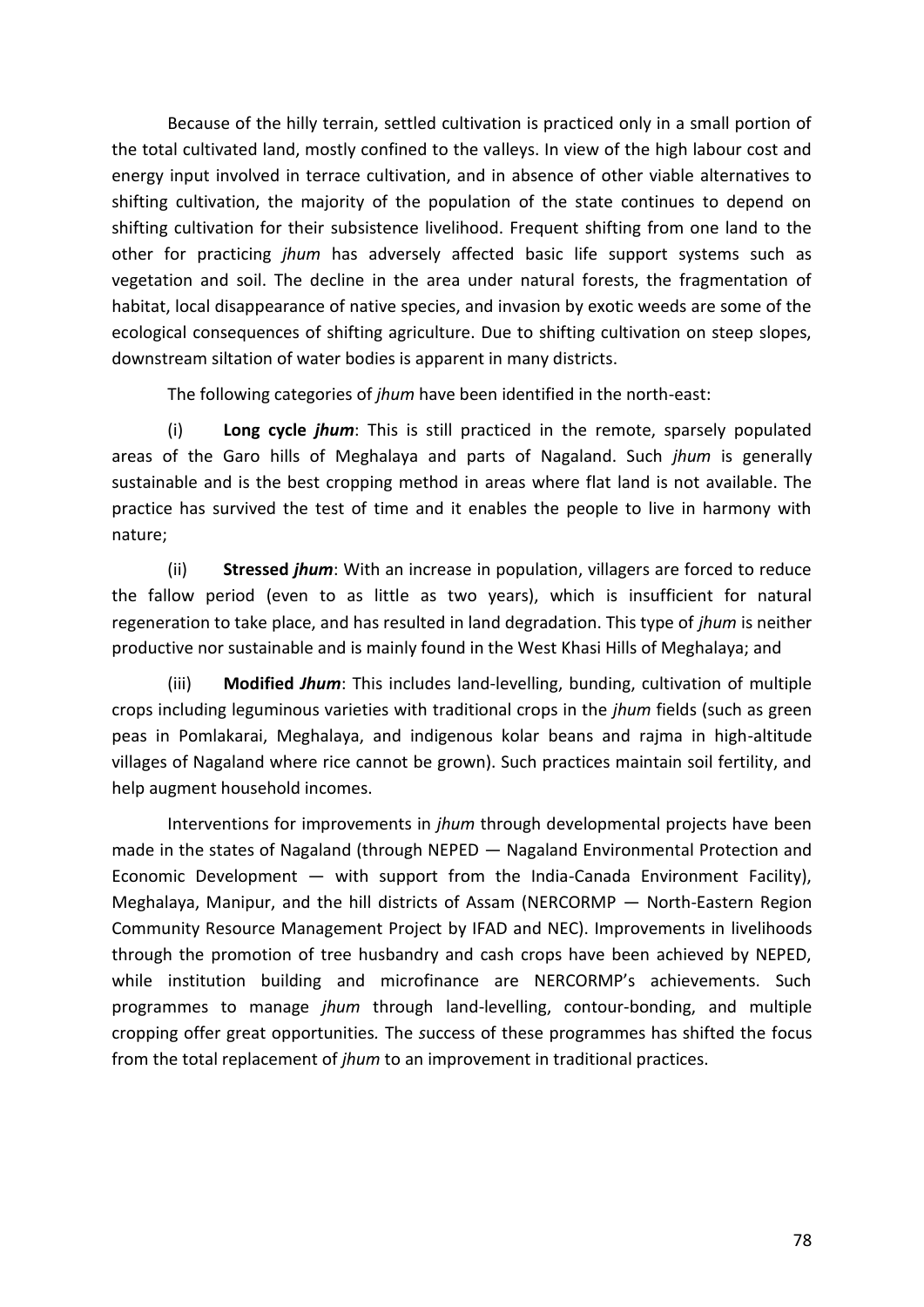### *Mining Activities*

Meghalaya has rich mineral deposits. Important mineral resources found in the state are coal, limestone, feldspar, quartz, glass sand, sillimanite, clay, and kaolin. Of these, coal is found in every district in the state, has low ash content, and is very high in calorific value, although it is also high in sulphur content. Meghalaya has estimated coal reserves of 559 million tonnes (MT), spread over an area of 213.9 sq. km (approximately 1 per cent of the total geographical area of the state). The Garo Hills district has the maximum coal reserves of 390 MT, followed by West Khasi Hills (98 MT), Jaintia Hills (39 MT), and East Khasi Hills (31 MT). Despite its large reserves of coal, domestic consumption is low due to the absence of industrial activity; consequently the state is a large exporter of coal. This is the case with limestone, too.

Unscientific methods used in coal mining have caused land and water degradation, besides causing damage to roads, and health hazards to labour engaged in mining and local residents.

Meghalaya has huge limestone deposits. Limestone caves, apart from their significant tourism potential, could be a precious economic resource for the people. Limestone mining too has had adverse outcomes for land, forest, and water resources. Unregulated mining carried out on private and/or community land, without the necessary measures to control and mitigate the adverse environmental impacts, has had a negative effect.

We endorse the suggestion of the government of Meghalaya to make environmental clearances mandatory for mining, irrespective of size. (At present, this is not essential for areas less than 5 ha.) This should be supplemented with measures to promote education and awareness campaigns about adverse environmental impacts and low productivity of using unscientific methods of mining.

## **8.2 THE WAY FORWARD**

 $\bullet$  We endorse the recommendation of the Report of the Task Force on Hilly Areas<sup>32</sup> that the Natural Resource Analysis and Advisory Centre (NRAAC) should be upgraded, or a new institute should be established with the following mandate: The institute should have full digital data on the resource base of the hill states/regions; it should be able to analyse data to detect changes or see trends; and should be able to guide policy makers and planners on any activity that is likely to affect any resource or the environment of the region. Consultation with this body should be mandatory before any major activity in the state/region is undertaken. For effectively carrying out all the recommendations, and to support their planning as well as for much needed monitoring, all hill states need to join in and establish a user friendly digital databank (spatial and non-spatial).

<sup>1</sup> <sup>32</sup> Planning Commission (Government of India) 2010.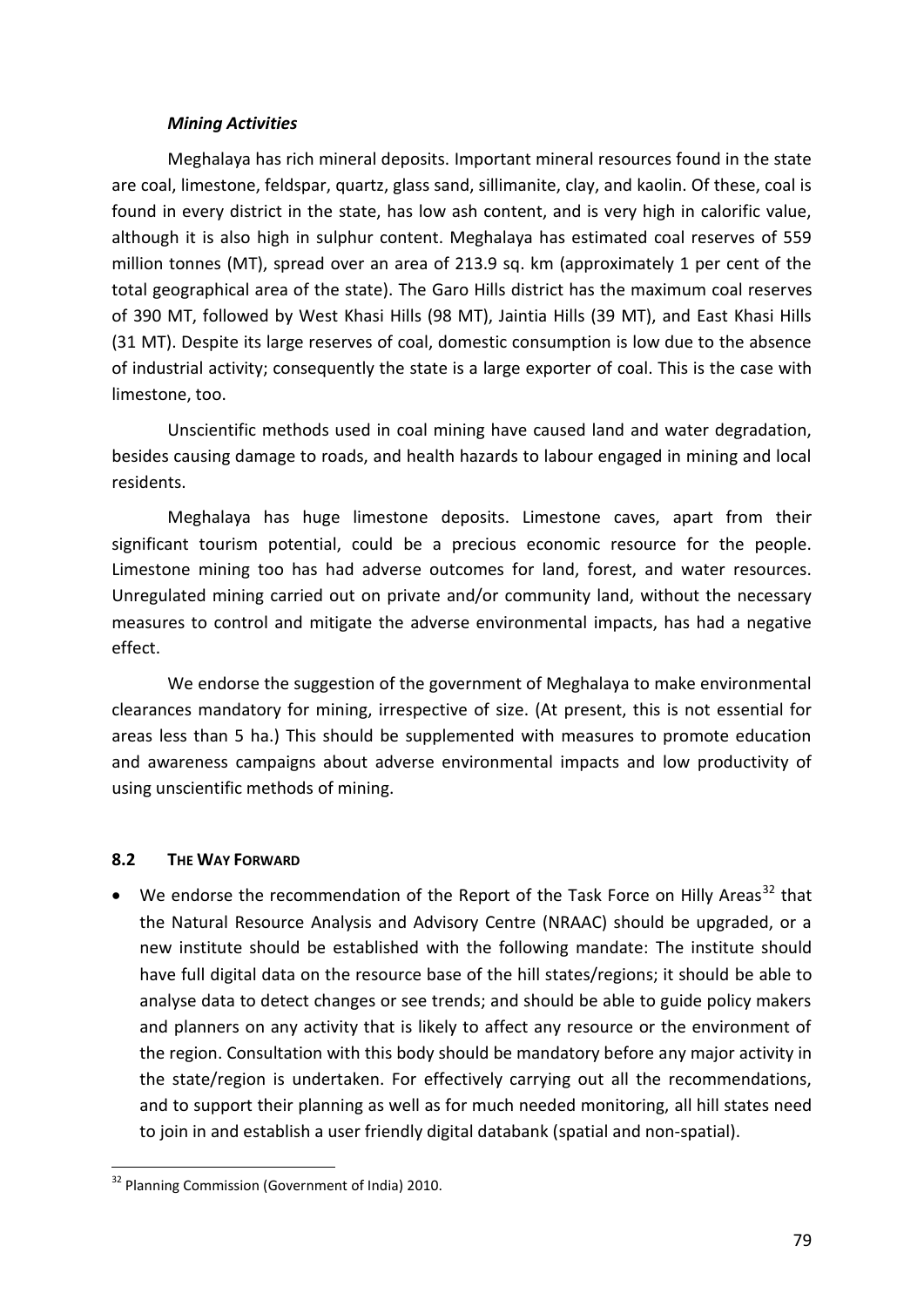- It is essential to formulate and strictly implement a land-use policy specific to local conditions that takes into account the fragility of the region and local customs. This would require, among other things, documentation of present land use and ownership patterns. The plan must prioritise zoning of regions to clearly demarcate what activities are permitted and in which areas. Simultaneously, extensive grassroots-engaged programmes to develop region-specific skills, technology, and education must be launched.
- In order to effect sustainable forest management practices in community forests, specific areas of intervention, and the extent of these interventions need to be carefully identified. A people friendly policy needs to be developed by the government that would ensure a favourable environment for government and community participation in conserving community and private forests. Areas where facilitation is required, areas where regulatory mechanisms are to be instituted, and strategies for strengthening traditional institutions for effective forest management need to be identified for formulating an effective and implementable community forest policy for the state. While identifying such areas of intervention, sensitivity regarding autonomy of traditional institutions should be kept in mind. The fear of land alienation due to government interference in people's minds and the issue of possible alteration of land ownership must be given top priority while undertaking such an exercise for developing an appropriate policy.

There is a need to promote scientific forestry in community and private forests, as this is a viable strategy to ensure the continued existence of forests. Given the limitations of state forest departments in terms of staffing vis-à-vis the large forest areas under community/private ownership, it is desirable to train representatives of traditional village level institutions on various aspects of modern scientific forestry which would complement their traditional knowledge and experience in forest management.

Rewards as well as compensation mechanisms should be put in place at the national level to acknowledge and maintain the flow of life supporting ecosystem services from hill states to the rest of the country. For the maintenance of forests, incremental compensation should be provided based on scientific norms.

 Interventions are also required to manage, improve, and supplement *jhum* to help minimise erosion and silt flow; facilitate functional land consolidation; and regulate mining irrespective of size to reduce environmental degradation. Areas where shifting or terraced agriculture is practiced should be earmarked for unique crops, organic agriculture, horticulture, agro-forestry, and for introducing better management practices.